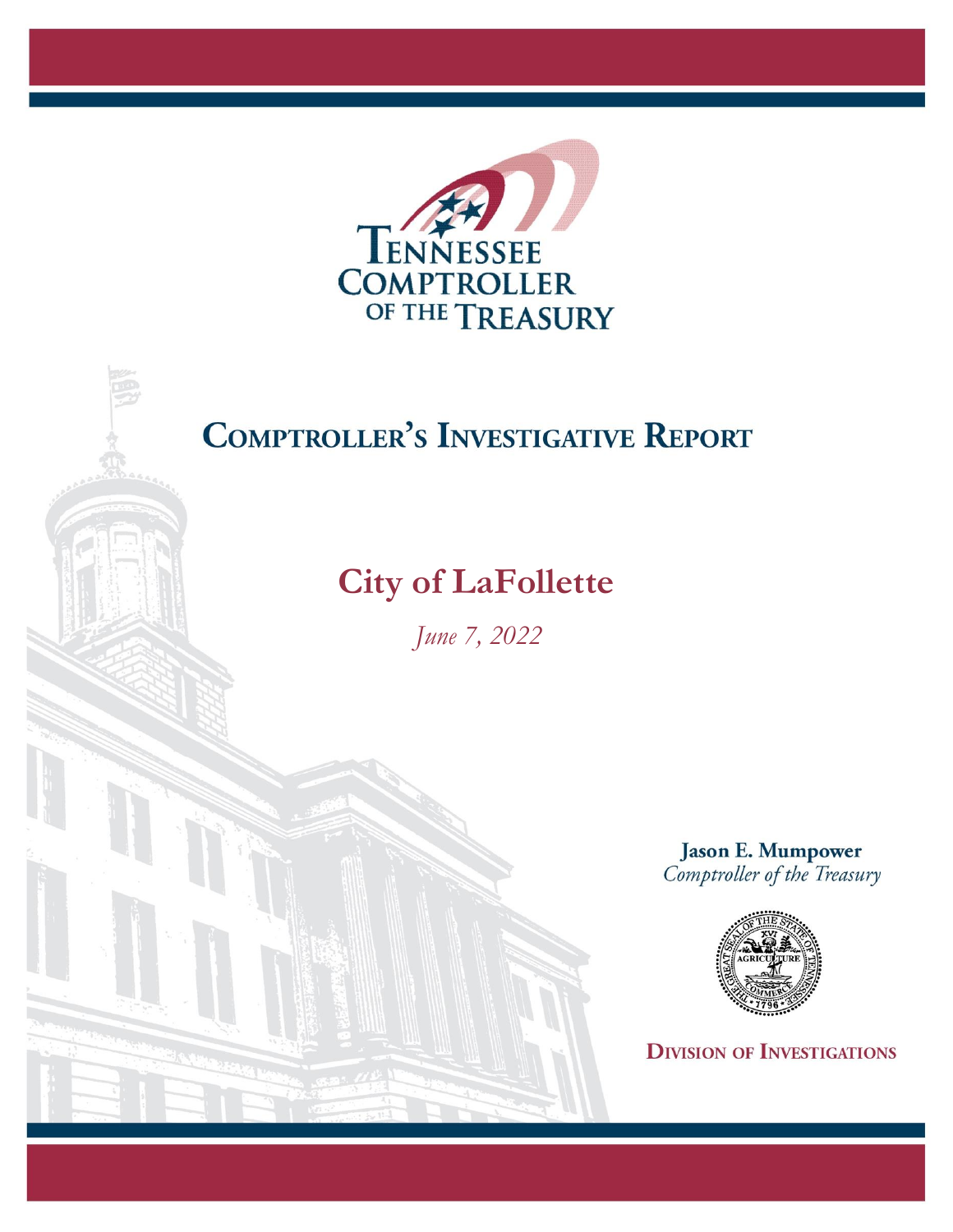

**JASON E. MUMPOWER** Comptroller

June 7, 2022

LaFollette City Council 207 South Tennessee Avenue LaFollette, TN 37766

LaFollette City Council Members:

The Office of the Comptroller of the Treasury conducted an investigation of selected records of the City of LaFollette, and the results are presented herein.

Copies of this report are being forwarded to Governor Bill Lee, the State Attorney General, the District Attorney General of the 8<sup>th</sup> Judicial District, certain state legislators, and various other interested parties. A copy of the report is available for public inspection in our Office and may be viewed at [http://www.comptroller.tn.gov/ia/.](http://www.comptroller.tn.gov/ia/)

Sincerely,

 $Jas\phi n$  E. Mumpower Comptroller of the Treasury

JEM/MLC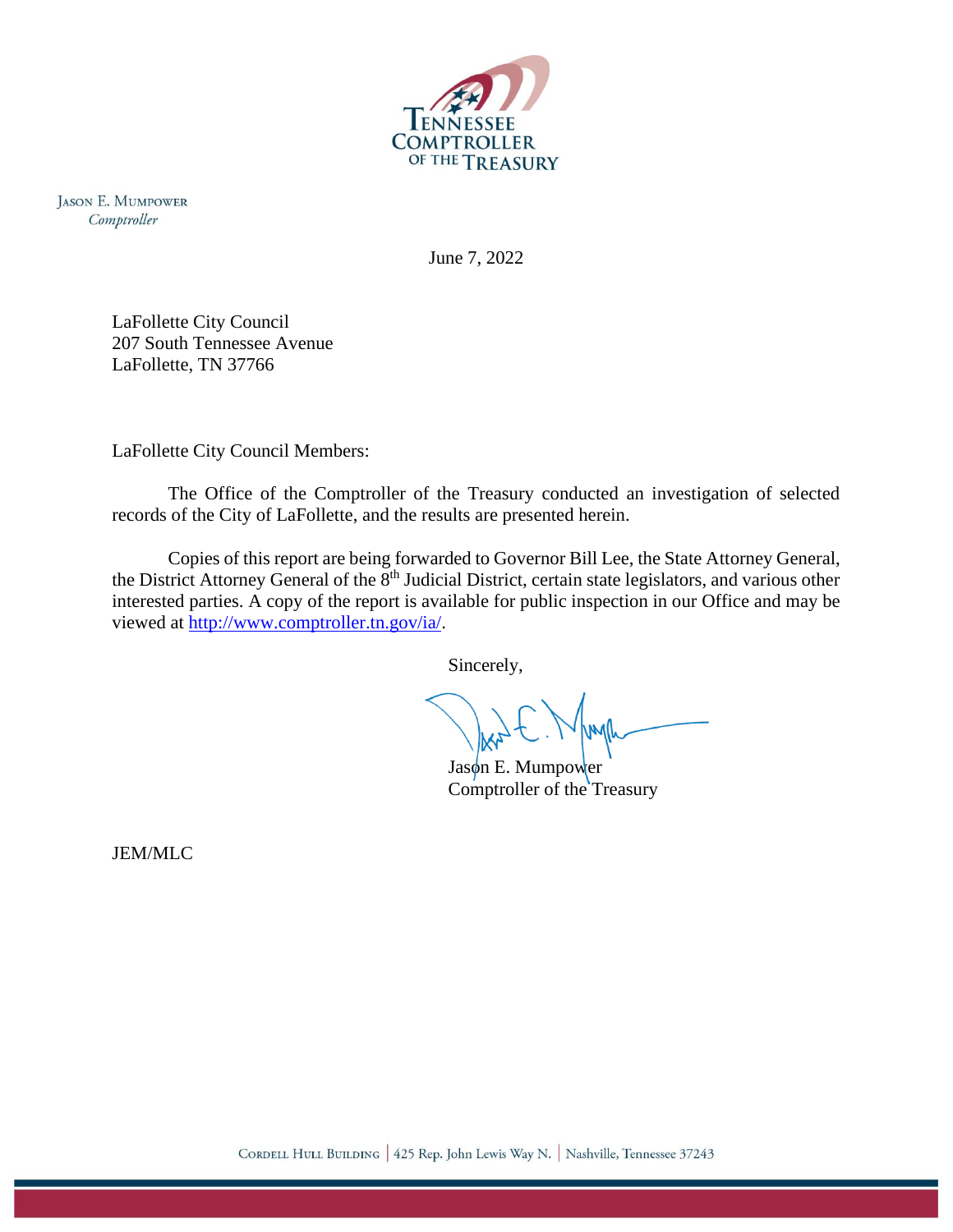

# **INVESTIGATIVE REPORT**

### **City of LaFollette**

The Office of the Comptroller of the Treasury investigated allegations of malfeasance related to the City of LaFollette. The investigation was limited to the period from March 2020 through July 2021. The results of the investigation were communicated with the Office of the Pro-Tem District Attorney General of the 8<sup>th</sup> Judicial District.

#### **BACKGROUND**

The City of LaFollette is in Campbell County, Tennessee, and is governed by a mayor, city administrator, and city council. The former mayor was first elected 2008, was re-elected in 2020, and was ousted following a grand jury indictment resulting from a joint investigation by the state Comptroller's Office and the Tennessee Bureau of Investigation. An interim mayor was appointed in December 2021 after a petition to oust the former mayor was granted in the Eighth Judicial District Circuit Court. The mayor referenced in this report is the former mayor (held office from 2008-2021).





Founded in 1897, the City of LaFollette Fire Department (fire department) is responsible for the protection of lives and property. The fire department is tasked with the organization and direction of all fire service functions including planning, directing and conducting fire inspections, and fire prevention operations. The fire department staffs three fire stations throughout the City of LaFollette. The current fire department chief was appointed in June 2020.

### **RESULTS OF INVESTIGATION**

**1. FIRE DEPARTMENT PERSONNEL AND EQUIPMENT WERE USED FOR THE BENEFIT OF PRIVATE CITIZENS AND BUSINESSES**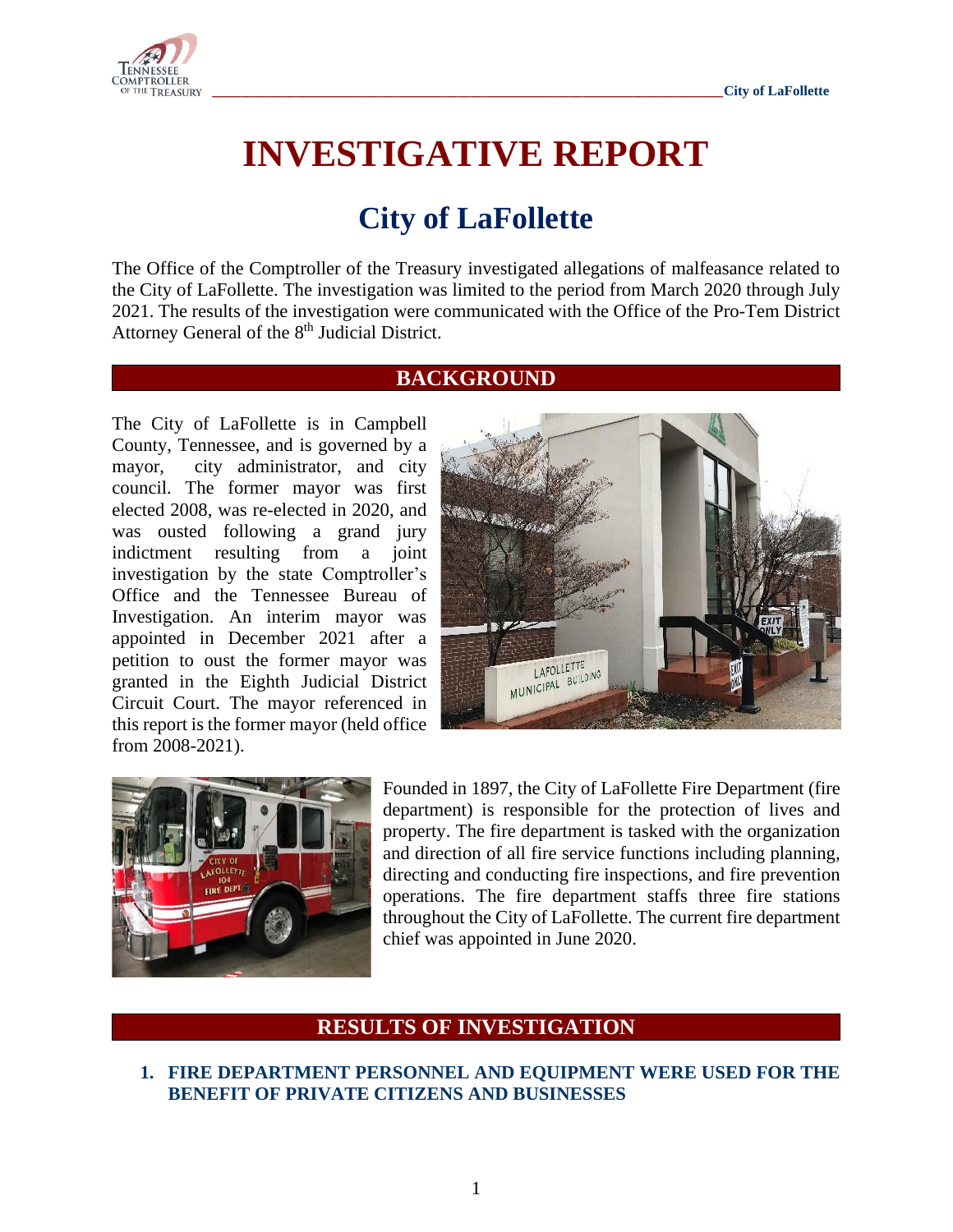

Fire department personnel and equipment were used for the benefit of private citizens and businesses, potentially compromising the fire department's ability to respond to emergencies. Investigators determined the mayor and city council members requested the use of fire department personnel and equipment to benefit private citizens and businesses, which was outside of their roles as first responders. Fire department personnel were asked to clean off parking lots of private businesses, attend funerals with the ladder truck in order to display the flag, lower flags to half-mast for the deaths of people known to the mayor, and conduct repairs to private property **(Refer to Exhibit 1 and Exhibit 2)**.





 *Fire department ladder truck and Firefighter cleaning the parking lot of flag at a funeral a private business*

These benefits were not available to all citizens of the community. Futhermore, these requests interfered with the fire department's preparedness in the event of an emergency by tying up equipment and personnel, sometimes outside of the city limits. Fire department officials felt they could not refuse these requests out of fear of retaliation by the mayor.

#### **2. THE MAYOR'S USE OF CITY-OWNED VEHICLES AND FUEL WAS EXCESSIVE AND NOT COMMENSURATE WITH HIS JOB RESPONSIBILITIES**

The mayor's use of city-owned vehicles and fuel was excessive and not commensurate with his job responsibilities. The duties of the mayor are limited to the following: signing paychecks, breaking a tie vote within the city council, and ceremonial duties; none of these responsibilities appear to require the use of a vehicle. However, the mayor drove numerous city-owned vehicles during his tenure, without being held accountable for how those vehicles were used. The city council approved the mayor's use of a city-owned vehicle; however, the council failed to restrict the use of the vehicle to city related activities or duties. The mayor was not assigned a specific vehicle but drove any city-owned vehicle he wanted. Investigators determined the amount of fuel used by the mayor and paid for with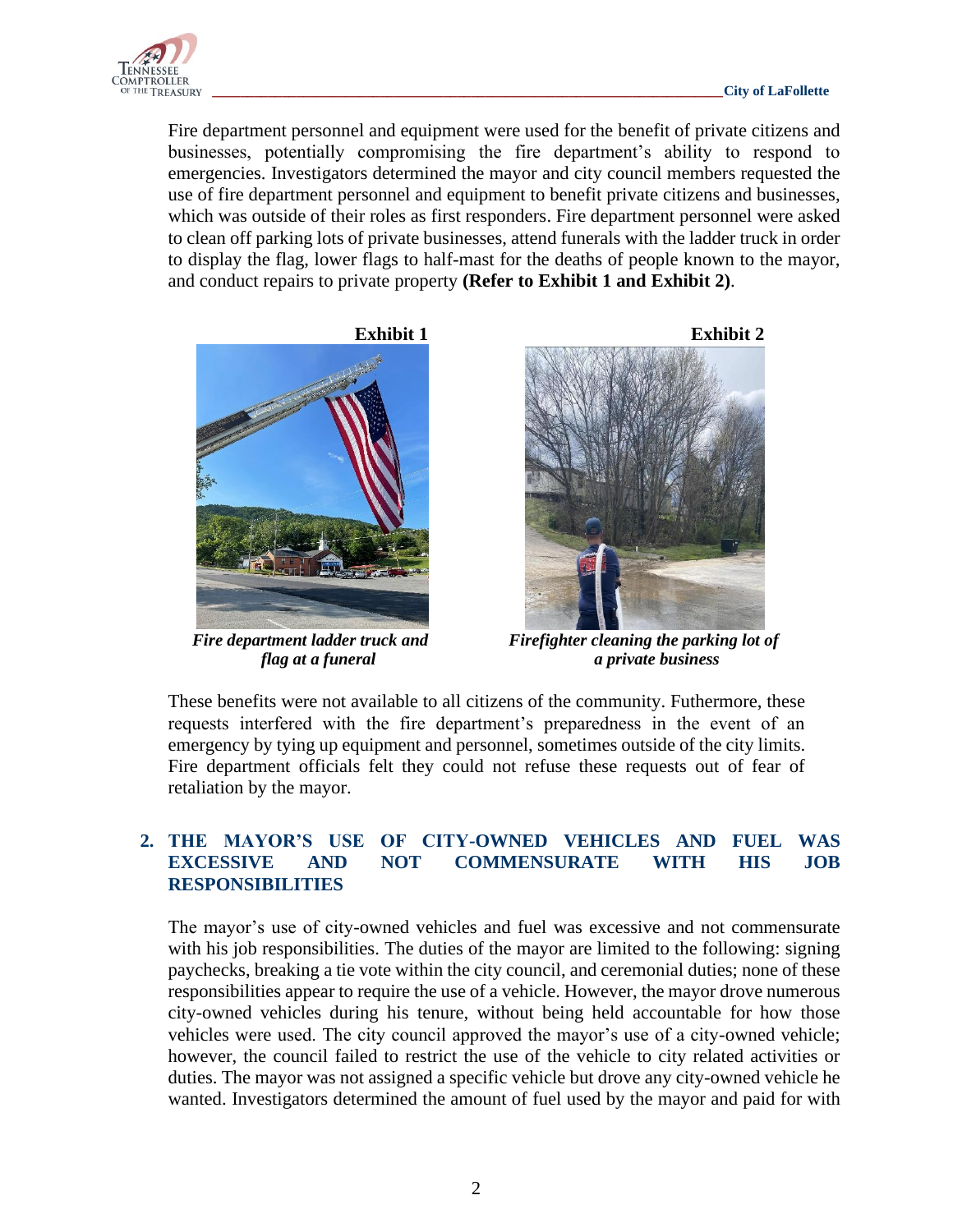

city funds was significantly more than any other member of the city administration who was issued a vehicle. Investigators examined fuel records from March 2020 through July 2021 and found the mayor purchased 1,085.7 gallons of fuel during this time frame versus 539.6 gallons for the remainder of the city administration combined **(Refer to Exhibit 3)**.



*Fuel usage by LaFollette City Administration*

Furthermore, witnesses observed the mayor in city vehicles outside of the city limits and with other people, including family members, in the city vehicle with him. Finally, investigators noted instances where the mayor obtained fuel more than once a day and obtained diesel fuel, which he had no need for based on the vehicles he drove. Investigators noted the mayor routinely had more than one city vehicle parked at his residence **(Refer to Exhibit 4)**.



*One of the two city-owned vehicles parked outside the Mayor's residence.*